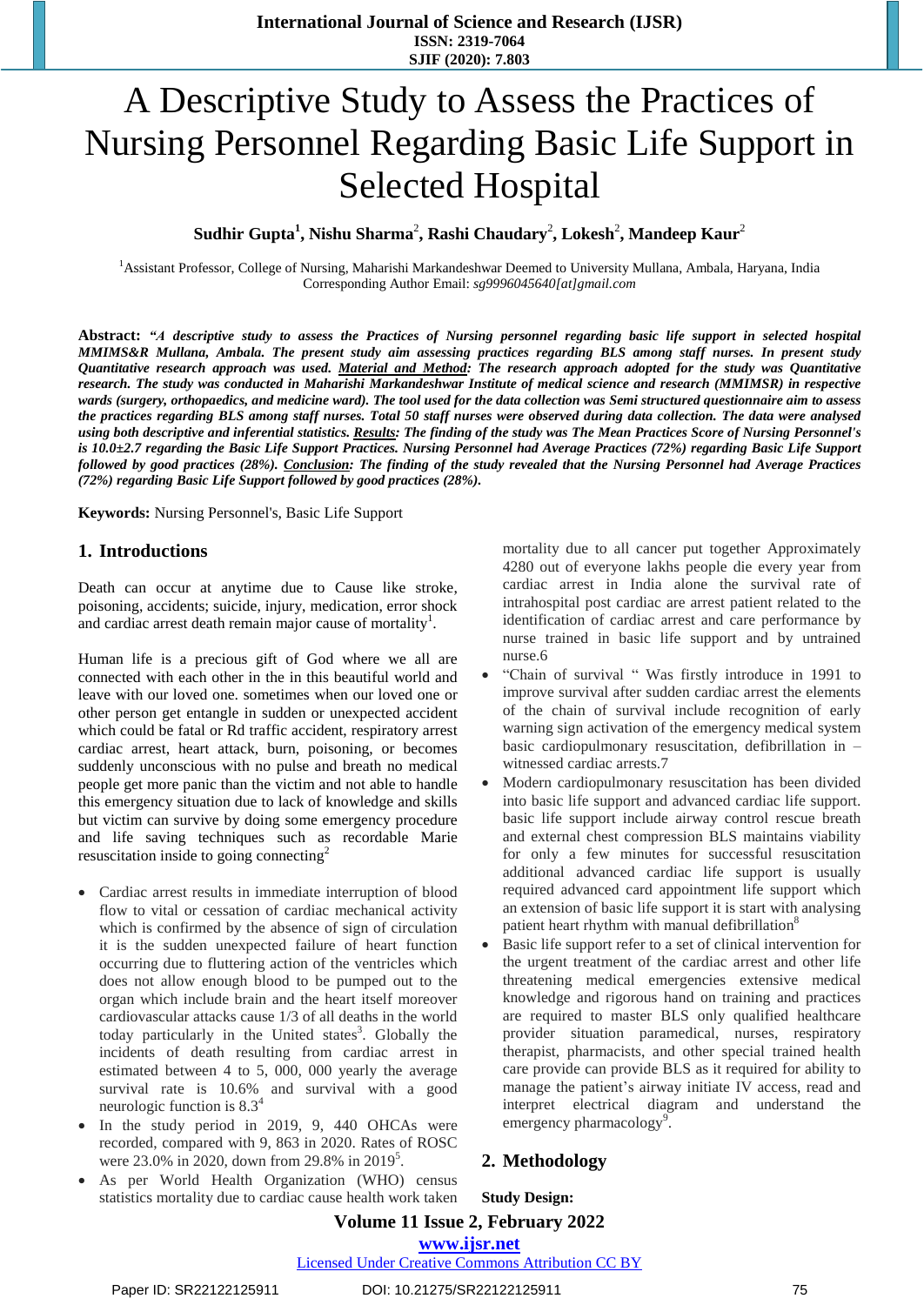The present study aim assessing practices regarding BLS among staff nurses. In present study Quantitative research approach was used

- Research Setting and Population: MMISR, Mullana, Ambala.,
- Sample technique: Nursing personal
- Sample Size: 50



**Figure 1:** Consort diagram showing the sample attrition during data gathering

#### *Data Collection Procedure*

Data collection is systemic and precise gathering of the information that is need for the study purpose. Formal approval of administration was obtained from the principle of M. M. College of Nursing, Mullana, Ambala and from the ward in charge of surgery ward, ortho ward medicine ward MMIMSR, Mullana, Ambala to conduct the study. Sample was selected on the basis research study criteria.

#### **Ethical Consideration**

The ethical principles have to be considered before conducting any research is the principle of respect, beneficence and justice that are relevant to the conduct of the study. Formal ethical approval was taken from the University ethical committee for the study. Consent form was prepared and filled for the study subjects regarding the willingness to participate in the research project.

# **3. Data Analysis**

Frequency and percentage distribution of subjects as per selected variables, N=50

| S. No          | Sample characteristics       | Frequency      | Percentage |
|----------------|------------------------------|----------------|------------|
| 1              | Age                          |                |            |
| 1.1            | $\overline{2}$ 1-24 years    | 15             | 30%        |
| 1.2            | $25-28$ years                | 23             | 46%        |
| 1.3            | 29-32 years                  | 9              | 18%        |
| 1.4            | 33-36 years                  | 3              | 6%         |
| 2              | Gender:                      |                |            |
| 2.1            | Male                         | 4              | 8%         |
| 2.2            | Female                       | 46             | 92%        |
| 3              | <b>Oualification:</b>        |                |            |
| 3.1            | <b>GNM</b>                   | 43             | 86%        |
| 3.2            | <b>B.</b> Sc Nursing         | 7              | 14%        |
| $\overline{4}$ | <b>Present Working Area:</b> |                |            |
| 4.1            | Intensive care unit          | 8              | 4%         |
| 4.2            | Other                        | 10             | 5%         |
| 4.3            | Emergency                    | $\overline{0}$ | 0          |
| 4.4            | Medical ward                 | 21             | 42%        |
| 4.5            | Surgical ward                | 11             | 22%        |
| 5              | <b>Experience</b>            |                |            |
| 5.1            | 0-3 months                   | 12             | 24%        |

| 5.2            | 4-6 months                     | 8              | 16% |
|----------------|--------------------------------|----------------|-----|
| 5.3            | 7-9 months                     | $\overline{2}$ | 4%  |
| 5.4            | >9 months                      | 28             | 56% |
| 6              | <b>BLS Programme Attended?</b> |                |     |
| 6.1            | Yes                            | 36             | 72% |
| 6.2            | No                             | 14             | 28% |
| $\overline{7}$ | <b>Last BLS Attended:</b>      |                |     |
| 7.1            | 1-4 weeks ago                  | 14             | 28% |
| 7.2            | 1-6 months ago                 | 9              | 18% |
| 7.3            | 7-12 months ago                | 5              | 10% |
| 7.4            | >1 year ago                    | 22             | 44% |
| 8              | <b>Type of Programme:</b>      |                |     |
| 8.1            | Not applicable                 | 3              | 6%  |
| 8.2            | Oriented                       | 16             | 32% |
| 8.3            | Workshop                       | 14             | 28% |
| 8.4            | Any other                      | 5              | 10% |
| 9              | <b>Duration of Programme:</b>  |                |     |
| 9.1            | 1-4 hours                      | 29             | 58% |
| 9.2            | 1-6 months                     | $\overline{4}$ | 8%  |
| 9.3            | 1-3 days                       | 3              | 6%  |
| 9.4            | >3 days                        | 3              | 6%  |

## **4. Results**

The Mean Practices Score of Nursing Personnel's is 10.0±2.7 regarding the Basic Life Support Practices

# **5. Discussion**

Since the novel corona virus has been discovered and started its journey around the world and the WHO declared the disease as a Public Health Emergency of International Concern, 15 there has been great fear among all people about the possibility of a pandemic.16, 17 Health professionals are no exception.

Since the novel corona virus has been discovered and started its journey around the world and the WHO declared the disease as a Public Health Emergency of International Concern, 15 there has been great fear among all people about the possibility of a pandemic.16, 17 Health professionals are no exception.

Since the novel corona virus has been discovered and started its journey around the world and the WHO declared the disease as a Public Health Emergency of International Concern

In the Present study frequency and percentage distribution of practices among nursing personnel regarding BLS shows that majority of the nursing personnel 52% had a good level of knowledge, 40% had average level of knowledge and 8% had below average knowledge regarding BLS. Similar findings are reported in cross sectional study on knowledge, practice and associated factors towards basic life support among nurses working in amhara region referral hospitals, northwest Ethiopia, 2016An institution based cross-sectional study was carried out in April 2016 among 397 nurses working in Gondar University Hospital and Bahirdar Referral Hospitals. Multivariate analysis using logistic regression model was used to analyze the association between knowledge and practice of basic life support with potential predictor variables. AOR and 95% CI were computed to identify predictor variables Result shows that

## **Volume 11 Issue 2, February 2022 www.ijsr.net**

Licensed Under Creative Commons Attribution CC BY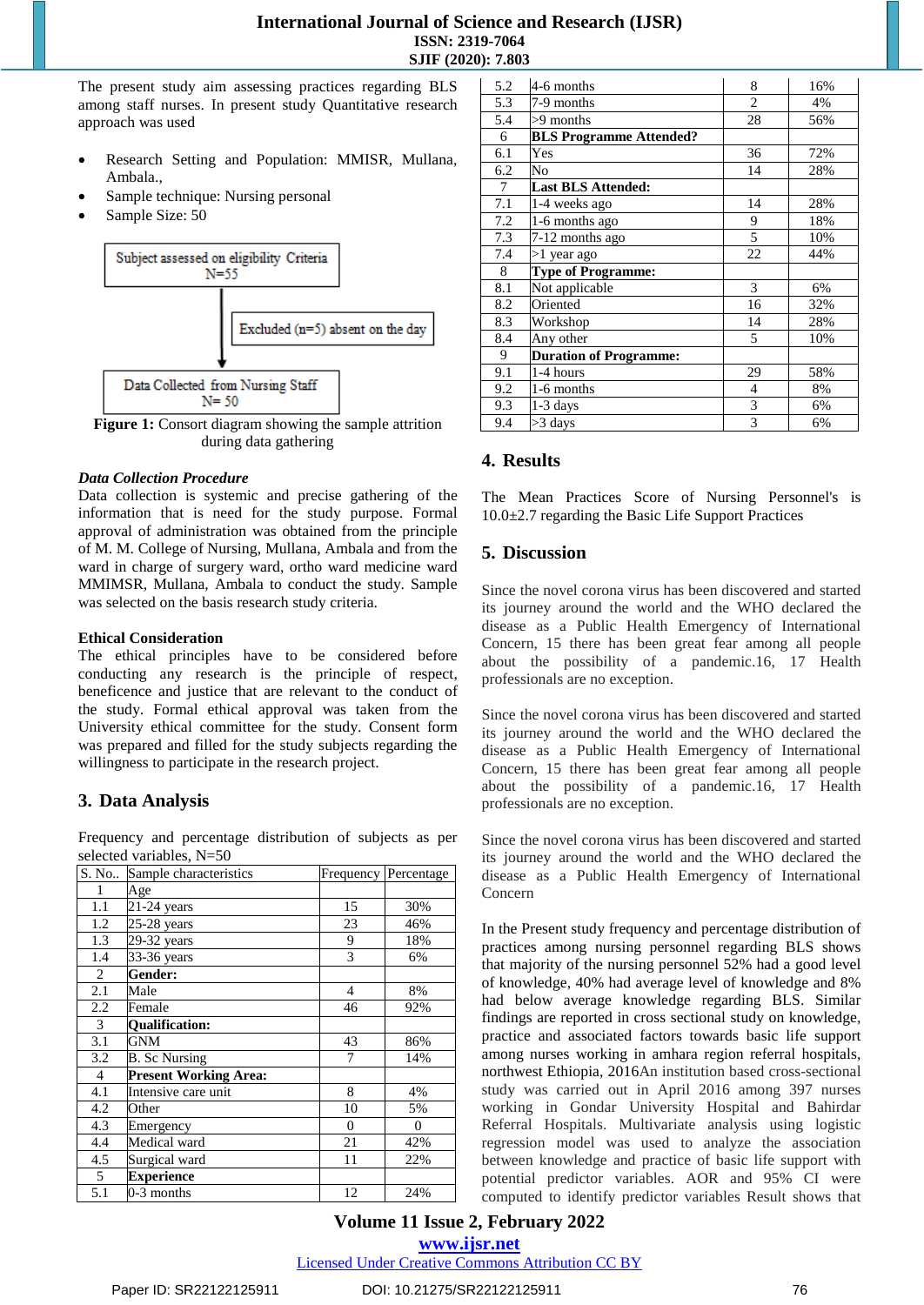total of 388 nurses participated in the study with a response rate of 97.7 among the study participants, 38.6% and 28.4% had good knowledge and good practice of BLS, respectively. Educational status, assigned place, training, and previous exposure were significantly associated with knowledge of BLS. With regard to practice of BLS: training, previous exposure.

In the present study, there is a significant difference in the practices score **10.0±2.7** of staff nurses. Similar findings are reported by MEKINEN (2010): who illustrated that overall level of performance was significantly improved. also by HERLITZ, 2006 who stated that there is the improvement in the nurses performances score 52.0+\_3.4 majority of staff nurses received an above average score immediately after implementation of programme

# **6. Implications**

The finding of this study only practices regarding basic life support performed by nursing personnel suggest many implications for nursing education, nursing practices, nursing research.

Therefore, there is need for the study to aware nursing personnel regarding the basic life support.

# **7. Recommendation**

The study can be conducted on large population.

A teaching manual should be developed for the healthcare worker. Specially for the nursing personnel and disseminator of information on awareness of healthcare worker regarding basic life support.

A study can be carried out by using other training strategy like video film plan teaching program manual and structured teaching programme.

A study can be carried out evaluate the effectiveness of rainforest teaching on practices of nursing personnel on basic life support.

#### **Nursing practice**

Let's play a vital role in providing care to the patient so it is a imperative for nursery nurse to provide basic life support

## **8. Conclusion**

#### **The following conclusion were drawn from the finding of this study**

Nursing personnel had average practice 40% regarding basic life support followed by good practices.52%.

#### **Author's contribution**

**1, Concepts**, design, and definition of intellectual content, data collection, data analysis, and finalization.

**2, 3** Content review and logistic support, documentation and data acquisition, manuscript review

#### **References**

- [1] Rosamond W, Flegal K, Furie K, Go A, Greenlund K, Haase N. American heart association statistics committee and stroke statistics subcommittee. Heart disease and stroke statistics 2008 update: a report from the American heart association statistics committee and stroke statistics subcommittee Circulation.2008; 117 (at[: www.ncbi.nlm.nih.gov/pubmed/18086926](http://www.ncbi.nlm.nih.gov/pubmed/18086926)
- [2] Heng, K. W. J., Fong, M. K., Wee, F. C., and Anantharaman, V. (2011): The role of nurses in the resuscitation of in-hospital cardiac arrests, Singapore Med J 2011; 52 (8): 611
- [3] Carter Monroe N. Virmani R. Current Trends in the classification of sudden cardiac death based on autopsy derived data: a review of investigations into the etiology of sudden cardiac death. Rev EspCardiol 2011; 64 (1): 10-12. Available at www.ncbi. nlm. nih. gov NCBI Literature > PubMed Central (PMC).
- Smith KK, GilcreastD, Pierce K Evaluation of staff's retention of ACLS and BLS skills. Resuscitation 2008 Jul; 78 (1): 59-65. Available at www.bmj.com/content/349/bmj. g4451/rr/768704
- [5] Quinn& Hughes, Kozier, Erb, Snyder & Berman, Impact Of Cardiopulmonary Resuscitation Education Use Of Defibrillator Nursing Essay. Federal occupational health, www.ukessays. com Essays Nursing.2010
- [6] Safranek DJ, Eisenberg MS. Larsen MP. The epidemiology of cardiac arrest in young adults. Ann Emerg Med.1992; 21 (9): 1102-1106. Available at: best practice. bmj. treatment/. . . /0307. htm com/ bestpractice /monograph /537/
- [7] Eapen ZJ, Peterson ED. Fonarow GC, Sanders GD, Yancy CW, Sears JR. Quality of care for sudden cardiac arrest: proposed steps to improve the translation of evidence into practice. American Heart J 2011: 162 (2): 222-231. Available From-Pub Med. at www.ncbi. nlm. nih. gov/pubmed?cmd=Link &db
- [8] European Resuscitation: Council Guidelines for Resuscitation 2005.67: S3-S180. Available at: https://www.erc.edu/index.php/guidelines download 2005.
- [9] Hazinski, M. F., Nadkarni, V. M., Hickey, R. W. et al. (2005) Major changes in the 2005 AHA Guidelines for CPR and ECC. Circulation.112 (suppl), pp. IV-206- IV-211. Available at: www.sld.cu/galerias/pdf/sitios/ latest cpr guide improved. pdf
- [10] 11.2005 American Heart Association Guidelines for Cardiopulmonary Resuscitation and Emergency Cardiovascular Care. Circulation 2005: 112 IV-1/V-203. Available at: www.aafp. org Journals afp Vol.73/No.9 (May 1, 2006
- [11] Sunde K, Eftestol T. Askenberg C, Steen PA. Quality assessment of defribrillation and Advance life support using data from the medical control module of the defibrillator. Resuscitation 1999: 41: 237-47. Available at: https://books.google.co. in/books?isbn=0199654093
- [12] Eftestol T, Wik L, Sunde K, Steen PA. Effects cardiopulmonary resuscitation on predictors of ventricular fibrillation defibrillation success during out-ofhospital cardiac arrest. Circulation 2004; 110:

Licensed Under Creative Commons Attribution CC BY